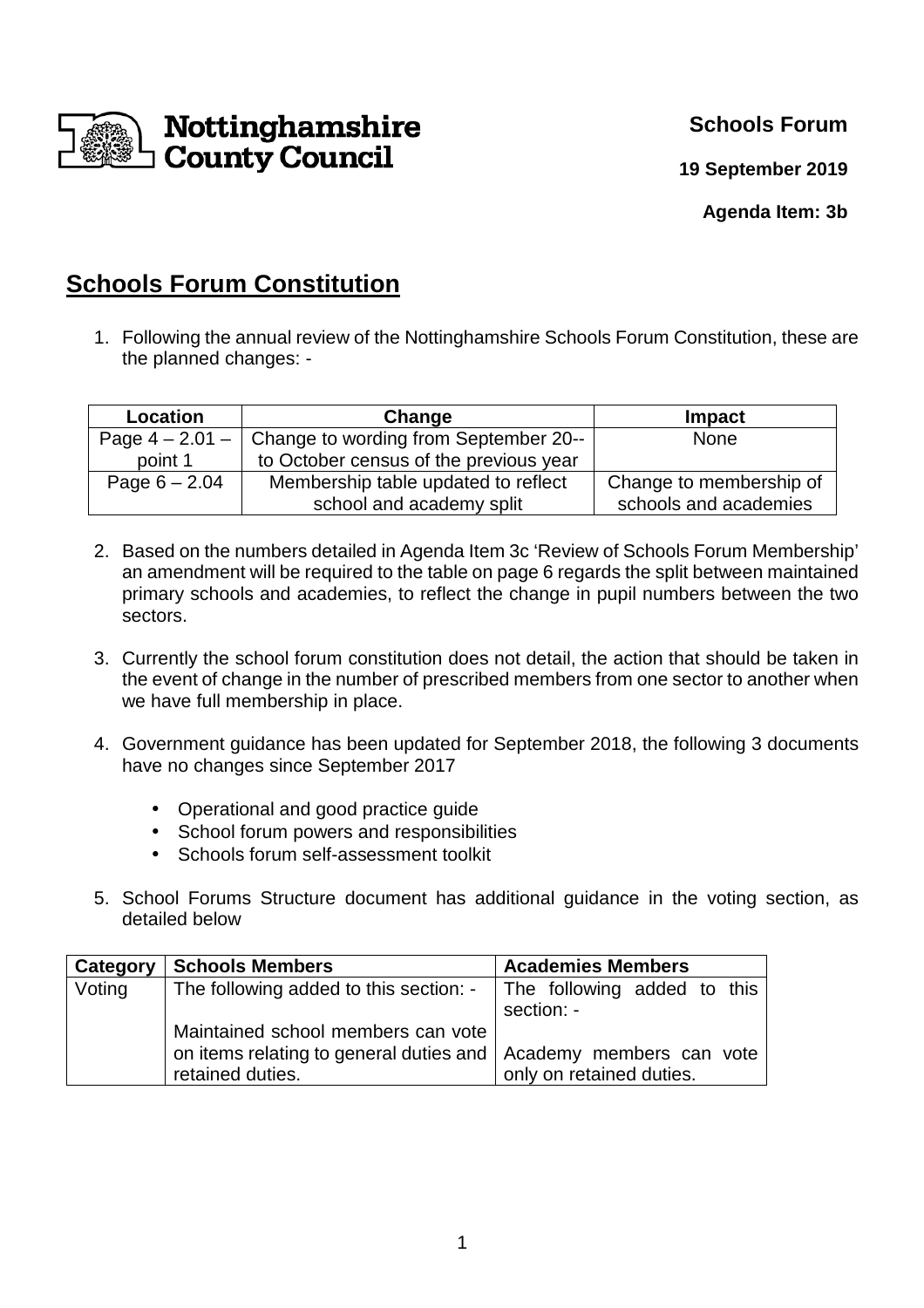## **Schools Forum Membership Term of Office**

| Month and Year Joined<br>1st Term<br>2nd term<br><b>Maintained primary schools</b><br>Ben Waldram<br>2018<br>2023<br>2028<br>December<br>October<br>2011<br>2016<br>2021<br>Louise Regan<br>December<br>2017<br>2022<br>2027<br>Andrew Rossington<br>Lynn Corner-Brown<br>September<br>2016<br>2021<br>2026<br><b>Helen Atkins</b><br>October<br>2011<br>2016<br>2021<br>Ly Toom<br>2015<br>2020<br>2025<br>June<br>Maintained secondary schools (total 1 member)<br>2018<br>2023<br>2028<br>David Phillips<br>December<br><b>Academies</b><br>Dr Philip Smith<br>2019<br>2024<br>2029<br>June<br>Halina Angus<br>December<br>2018<br>2023<br>2028<br>Andy Seymour<br>December<br>2018<br>2023<br>2028<br>David Bell<br>June<br>2018<br>2023<br>2028<br>Anne Hall<br>June<br>2023<br>2028<br>2018<br><b>Neil Holmes</b><br>2018<br>2023<br>2028<br>June<br>James MacDonald<br>2018<br>2023<br>2028<br>June<br>Special school maintained<br>Dawn Wigley<br>2016<br>2021<br>September<br>2026<br>Special school academy<br>Pauline Corfield<br>December<br>2018<br>2023<br>2028<br><b>Governors</b><br><b>Colin Barnard</b><br>2019<br>2024<br>2029<br>June<br>Tony Colton (as maintained June 2014)<br>2024<br>2029<br>June<br>2019<br>Fiona Jones<br>2018<br>2023<br>2028<br>June<br>2023<br>Amanda Williams<br>2018<br>2028<br>June<br>2018<br>2023<br>2028<br>Joan Smalley<br>December<br><b>Non-school membership</b><br>Private, voluntary & independent nursery providers<br>2009<br>2019<br>Karen O'Connell<br>March<br>2014<br>Karen Richards<br>December<br>2018<br>2023<br>2028<br>Diocesan representatives<br>Claire Meese - Church of England<br>November<br>2012<br>2017<br>2022<br>Carlo Cuomo - Roman Catholic<br>2011<br>2016<br>2021<br>January<br>Trade union representatives<br>Joe Jefferies - NASUWT<br>December<br>2013<br>2018<br>2023<br>Larraine Maddison - UNISON<br>October<br>2016<br>2021<br>2026 | <b>Nottinghamshire Schools Forum</b> |  | Based on a 5 year term |  |
|-------------------------------------------------------------------------------------------------------------------------------------------------------------------------------------------------------------------------------------------------------------------------------------------------------------------------------------------------------------------------------------------------------------------------------------------------------------------------------------------------------------------------------------------------------------------------------------------------------------------------------------------------------------------------------------------------------------------------------------------------------------------------------------------------------------------------------------------------------------------------------------------------------------------------------------------------------------------------------------------------------------------------------------------------------------------------------------------------------------------------------------------------------------------------------------------------------------------------------------------------------------------------------------------------------------------------------------------------------------------------------------------------------------------------------------------------------------------------------------------------------------------------------------------------------------------------------------------------------------------------------------------------------------------------------------------------------------------------------------------------------------------------------------------------------------------------------------------------------------------------------------------------------------------------------|--------------------------------------|--|------------------------|--|
|                                                                                                                                                                                                                                                                                                                                                                                                                                                                                                                                                                                                                                                                                                                                                                                                                                                                                                                                                                                                                                                                                                                                                                                                                                                                                                                                                                                                                                                                                                                                                                                                                                                                                                                                                                                                                                                                                                                               |                                      |  |                        |  |
|                                                                                                                                                                                                                                                                                                                                                                                                                                                                                                                                                                                                                                                                                                                                                                                                                                                                                                                                                                                                                                                                                                                                                                                                                                                                                                                                                                                                                                                                                                                                                                                                                                                                                                                                                                                                                                                                                                                               |                                      |  |                        |  |
|                                                                                                                                                                                                                                                                                                                                                                                                                                                                                                                                                                                                                                                                                                                                                                                                                                                                                                                                                                                                                                                                                                                                                                                                                                                                                                                                                                                                                                                                                                                                                                                                                                                                                                                                                                                                                                                                                                                               |                                      |  |                        |  |
|                                                                                                                                                                                                                                                                                                                                                                                                                                                                                                                                                                                                                                                                                                                                                                                                                                                                                                                                                                                                                                                                                                                                                                                                                                                                                                                                                                                                                                                                                                                                                                                                                                                                                                                                                                                                                                                                                                                               |                                      |  |                        |  |
|                                                                                                                                                                                                                                                                                                                                                                                                                                                                                                                                                                                                                                                                                                                                                                                                                                                                                                                                                                                                                                                                                                                                                                                                                                                                                                                                                                                                                                                                                                                                                                                                                                                                                                                                                                                                                                                                                                                               |                                      |  |                        |  |
|                                                                                                                                                                                                                                                                                                                                                                                                                                                                                                                                                                                                                                                                                                                                                                                                                                                                                                                                                                                                                                                                                                                                                                                                                                                                                                                                                                                                                                                                                                                                                                                                                                                                                                                                                                                                                                                                                                                               |                                      |  |                        |  |
|                                                                                                                                                                                                                                                                                                                                                                                                                                                                                                                                                                                                                                                                                                                                                                                                                                                                                                                                                                                                                                                                                                                                                                                                                                                                                                                                                                                                                                                                                                                                                                                                                                                                                                                                                                                                                                                                                                                               |                                      |  |                        |  |
|                                                                                                                                                                                                                                                                                                                                                                                                                                                                                                                                                                                                                                                                                                                                                                                                                                                                                                                                                                                                                                                                                                                                                                                                                                                                                                                                                                                                                                                                                                                                                                                                                                                                                                                                                                                                                                                                                                                               |                                      |  |                        |  |
|                                                                                                                                                                                                                                                                                                                                                                                                                                                                                                                                                                                                                                                                                                                                                                                                                                                                                                                                                                                                                                                                                                                                                                                                                                                                                                                                                                                                                                                                                                                                                                                                                                                                                                                                                                                                                                                                                                                               |                                      |  |                        |  |
|                                                                                                                                                                                                                                                                                                                                                                                                                                                                                                                                                                                                                                                                                                                                                                                                                                                                                                                                                                                                                                                                                                                                                                                                                                                                                                                                                                                                                                                                                                                                                                                                                                                                                                                                                                                                                                                                                                                               |                                      |  |                        |  |
|                                                                                                                                                                                                                                                                                                                                                                                                                                                                                                                                                                                                                                                                                                                                                                                                                                                                                                                                                                                                                                                                                                                                                                                                                                                                                                                                                                                                                                                                                                                                                                                                                                                                                                                                                                                                                                                                                                                               |                                      |  |                        |  |
|                                                                                                                                                                                                                                                                                                                                                                                                                                                                                                                                                                                                                                                                                                                                                                                                                                                                                                                                                                                                                                                                                                                                                                                                                                                                                                                                                                                                                                                                                                                                                                                                                                                                                                                                                                                                                                                                                                                               |                                      |  |                        |  |
|                                                                                                                                                                                                                                                                                                                                                                                                                                                                                                                                                                                                                                                                                                                                                                                                                                                                                                                                                                                                                                                                                                                                                                                                                                                                                                                                                                                                                                                                                                                                                                                                                                                                                                                                                                                                                                                                                                                               |                                      |  |                        |  |
|                                                                                                                                                                                                                                                                                                                                                                                                                                                                                                                                                                                                                                                                                                                                                                                                                                                                                                                                                                                                                                                                                                                                                                                                                                                                                                                                                                                                                                                                                                                                                                                                                                                                                                                                                                                                                                                                                                                               |                                      |  |                        |  |
|                                                                                                                                                                                                                                                                                                                                                                                                                                                                                                                                                                                                                                                                                                                                                                                                                                                                                                                                                                                                                                                                                                                                                                                                                                                                                                                                                                                                                                                                                                                                                                                                                                                                                                                                                                                                                                                                                                                               |                                      |  |                        |  |
|                                                                                                                                                                                                                                                                                                                                                                                                                                                                                                                                                                                                                                                                                                                                                                                                                                                                                                                                                                                                                                                                                                                                                                                                                                                                                                                                                                                                                                                                                                                                                                                                                                                                                                                                                                                                                                                                                                                               |                                      |  |                        |  |
|                                                                                                                                                                                                                                                                                                                                                                                                                                                                                                                                                                                                                                                                                                                                                                                                                                                                                                                                                                                                                                                                                                                                                                                                                                                                                                                                                                                                                                                                                                                                                                                                                                                                                                                                                                                                                                                                                                                               |                                      |  |                        |  |
|                                                                                                                                                                                                                                                                                                                                                                                                                                                                                                                                                                                                                                                                                                                                                                                                                                                                                                                                                                                                                                                                                                                                                                                                                                                                                                                                                                                                                                                                                                                                                                                                                                                                                                                                                                                                                                                                                                                               |                                      |  |                        |  |
|                                                                                                                                                                                                                                                                                                                                                                                                                                                                                                                                                                                                                                                                                                                                                                                                                                                                                                                                                                                                                                                                                                                                                                                                                                                                                                                                                                                                                                                                                                                                                                                                                                                                                                                                                                                                                                                                                                                               |                                      |  |                        |  |
|                                                                                                                                                                                                                                                                                                                                                                                                                                                                                                                                                                                                                                                                                                                                                                                                                                                                                                                                                                                                                                                                                                                                                                                                                                                                                                                                                                                                                                                                                                                                                                                                                                                                                                                                                                                                                                                                                                                               |                                      |  |                        |  |
|                                                                                                                                                                                                                                                                                                                                                                                                                                                                                                                                                                                                                                                                                                                                                                                                                                                                                                                                                                                                                                                                                                                                                                                                                                                                                                                                                                                                                                                                                                                                                                                                                                                                                                                                                                                                                                                                                                                               |                                      |  |                        |  |
|                                                                                                                                                                                                                                                                                                                                                                                                                                                                                                                                                                                                                                                                                                                                                                                                                                                                                                                                                                                                                                                                                                                                                                                                                                                                                                                                                                                                                                                                                                                                                                                                                                                                                                                                                                                                                                                                                                                               |                                      |  |                        |  |
|                                                                                                                                                                                                                                                                                                                                                                                                                                                                                                                                                                                                                                                                                                                                                                                                                                                                                                                                                                                                                                                                                                                                                                                                                                                                                                                                                                                                                                                                                                                                                                                                                                                                                                                                                                                                                                                                                                                               |                                      |  |                        |  |
|                                                                                                                                                                                                                                                                                                                                                                                                                                                                                                                                                                                                                                                                                                                                                                                                                                                                                                                                                                                                                                                                                                                                                                                                                                                                                                                                                                                                                                                                                                                                                                                                                                                                                                                                                                                                                                                                                                                               |                                      |  |                        |  |
|                                                                                                                                                                                                                                                                                                                                                                                                                                                                                                                                                                                                                                                                                                                                                                                                                                                                                                                                                                                                                                                                                                                                                                                                                                                                                                                                                                                                                                                                                                                                                                                                                                                                                                                                                                                                                                                                                                                               |                                      |  |                        |  |
|                                                                                                                                                                                                                                                                                                                                                                                                                                                                                                                                                                                                                                                                                                                                                                                                                                                                                                                                                                                                                                                                                                                                                                                                                                                                                                                                                                                                                                                                                                                                                                                                                                                                                                                                                                                                                                                                                                                               |                                      |  |                        |  |
|                                                                                                                                                                                                                                                                                                                                                                                                                                                                                                                                                                                                                                                                                                                                                                                                                                                                                                                                                                                                                                                                                                                                                                                                                                                                                                                                                                                                                                                                                                                                                                                                                                                                                                                                                                                                                                                                                                                               |                                      |  |                        |  |
|                                                                                                                                                                                                                                                                                                                                                                                                                                                                                                                                                                                                                                                                                                                                                                                                                                                                                                                                                                                                                                                                                                                                                                                                                                                                                                                                                                                                                                                                                                                                                                                                                                                                                                                                                                                                                                                                                                                               |                                      |  |                        |  |
|                                                                                                                                                                                                                                                                                                                                                                                                                                                                                                                                                                                                                                                                                                                                                                                                                                                                                                                                                                                                                                                                                                                                                                                                                                                                                                                                                                                                                                                                                                                                                                                                                                                                                                                                                                                                                                                                                                                               |                                      |  |                        |  |
|                                                                                                                                                                                                                                                                                                                                                                                                                                                                                                                                                                                                                                                                                                                                                                                                                                                                                                                                                                                                                                                                                                                                                                                                                                                                                                                                                                                                                                                                                                                                                                                                                                                                                                                                                                                                                                                                                                                               |                                      |  |                        |  |
|                                                                                                                                                                                                                                                                                                                                                                                                                                                                                                                                                                                                                                                                                                                                                                                                                                                                                                                                                                                                                                                                                                                                                                                                                                                                                                                                                                                                                                                                                                                                                                                                                                                                                                                                                                                                                                                                                                                               |                                      |  |                        |  |
|                                                                                                                                                                                                                                                                                                                                                                                                                                                                                                                                                                                                                                                                                                                                                                                                                                                                                                                                                                                                                                                                                                                                                                                                                                                                                                                                                                                                                                                                                                                                                                                                                                                                                                                                                                                                                                                                                                                               |                                      |  |                        |  |
|                                                                                                                                                                                                                                                                                                                                                                                                                                                                                                                                                                                                                                                                                                                                                                                                                                                                                                                                                                                                                                                                                                                                                                                                                                                                                                                                                                                                                                                                                                                                                                                                                                                                                                                                                                                                                                                                                                                               |                                      |  |                        |  |
|                                                                                                                                                                                                                                                                                                                                                                                                                                                                                                                                                                                                                                                                                                                                                                                                                                                                                                                                                                                                                                                                                                                                                                                                                                                                                                                                                                                                                                                                                                                                                                                                                                                                                                                                                                                                                                                                                                                               |                                      |  |                        |  |
|                                                                                                                                                                                                                                                                                                                                                                                                                                                                                                                                                                                                                                                                                                                                                                                                                                                                                                                                                                                                                                                                                                                                                                                                                                                                                                                                                                                                                                                                                                                                                                                                                                                                                                                                                                                                                                                                                                                               |                                      |  |                        |  |
|                                                                                                                                                                                                                                                                                                                                                                                                                                                                                                                                                                                                                                                                                                                                                                                                                                                                                                                                                                                                                                                                                                                                                                                                                                                                                                                                                                                                                                                                                                                                                                                                                                                                                                                                                                                                                                                                                                                               |                                      |  |                        |  |
|                                                                                                                                                                                                                                                                                                                                                                                                                                                                                                                                                                                                                                                                                                                                                                                                                                                                                                                                                                                                                                                                                                                                                                                                                                                                                                                                                                                                                                                                                                                                                                                                                                                                                                                                                                                                                                                                                                                               |                                      |  |                        |  |
|                                                                                                                                                                                                                                                                                                                                                                                                                                                                                                                                                                                                                                                                                                                                                                                                                                                                                                                                                                                                                                                                                                                                                                                                                                                                                                                                                                                                                                                                                                                                                                                                                                                                                                                                                                                                                                                                                                                               |                                      |  |                        |  |
|                                                                                                                                                                                                                                                                                                                                                                                                                                                                                                                                                                                                                                                                                                                                                                                                                                                                                                                                                                                                                                                                                                                                                                                                                                                                                                                                                                                                                                                                                                                                                                                                                                                                                                                                                                                                                                                                                                                               |                                      |  |                        |  |

6. As per the Nottinghamshire constitution term of office, the local authority will need to appoint a new representative for Early Years.